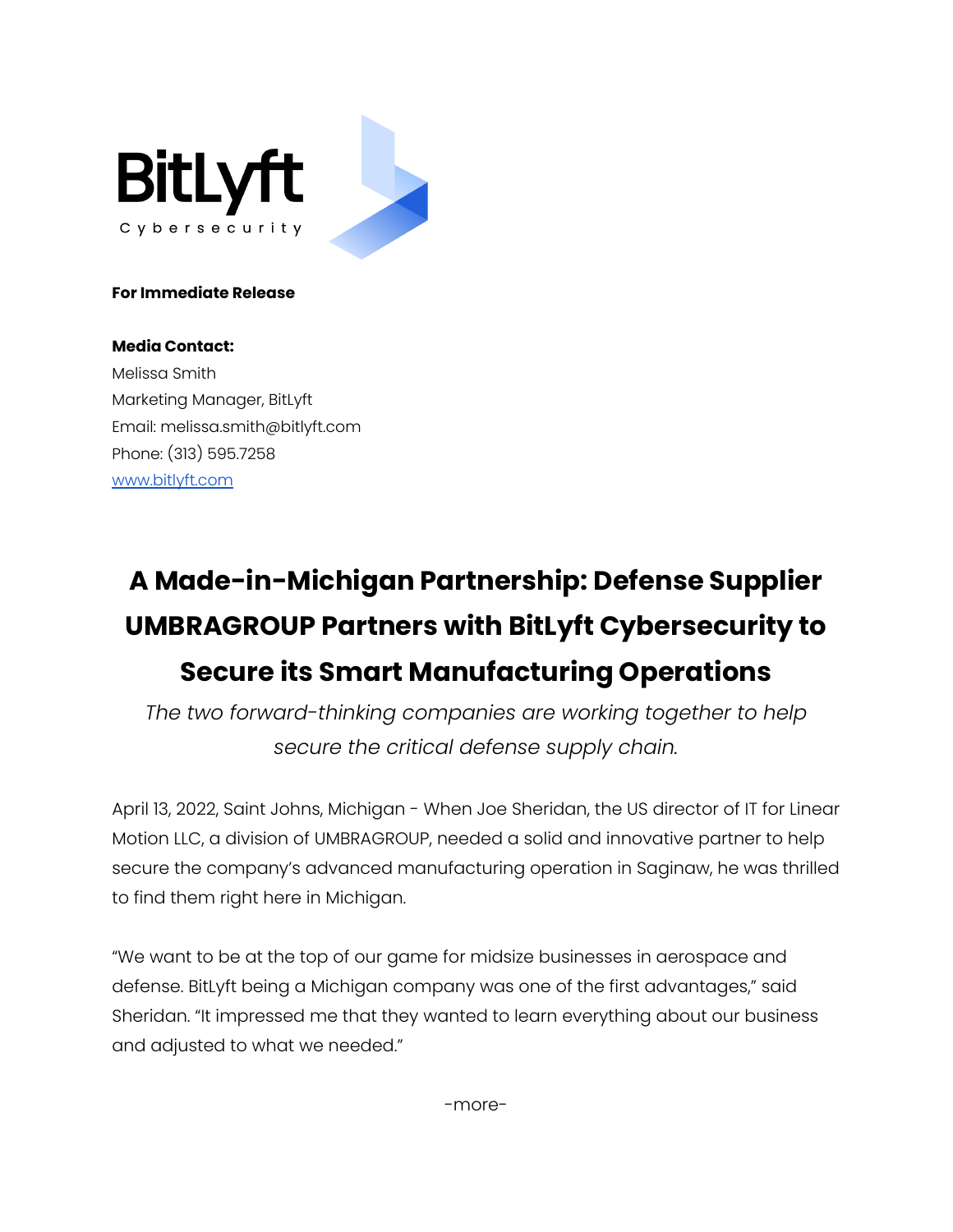Headquartered in Italy with facilities worldwide, UMBRAGROUP produces ball screws, electromechanical actuators and high precision mechanical and mechatronic components for the aerospace market, which are critical for flight. UMBRAGROUP has overcome the challenge of internationalization by grasping its potential and enhancing its distinctiveness, investing in innovation and research, in a common management system, standardizing processes and facilitating the sharing of corporate data and best practices among the various Group companies. As more of their processes become digitized and connected that also means a larger attack surface, and their leadership understands that prioritizing security is key.

"We handle controlled, unclassified information and as a DOD contractor, it's important we maintain the security of that information," said Kyle Smith, Saginaw operations general manager.

Saint Johns-based BitLyft offers a unique approach to security. Their proprietary BitLyft AIR platform allows them to automate many tasks and combines multiple security offerings into one single solution. This enables their security analysts to accomplish more than other security operations center (SOC) teams so they can do more with less. This allows them to pass those savings and efficiencies along to their clients.

The company has also taken a proactive approach to researching and understanding new federal guidelines and compliance requirements, specifically for manufacturing companies that are part of the Nation's critical supply chain. This allows them to help guide clients like UMBRAGROUP, and better understand their specific needs and challenges.

"We are honored to be working with an innovative IT leader like Joe and his entire team to secure UMBRAGROUP's operations here in Saginaw," said Jason Miller, BitLyft founder and CEO. "We appreciate this opportunity to play a role in keeping Michigan's defense manufacturing base strong."

That sentiment is shared by the Linear Motion team. According to Smith, "With the history we have here in this facility, a lot of people take pride in the work that they do,